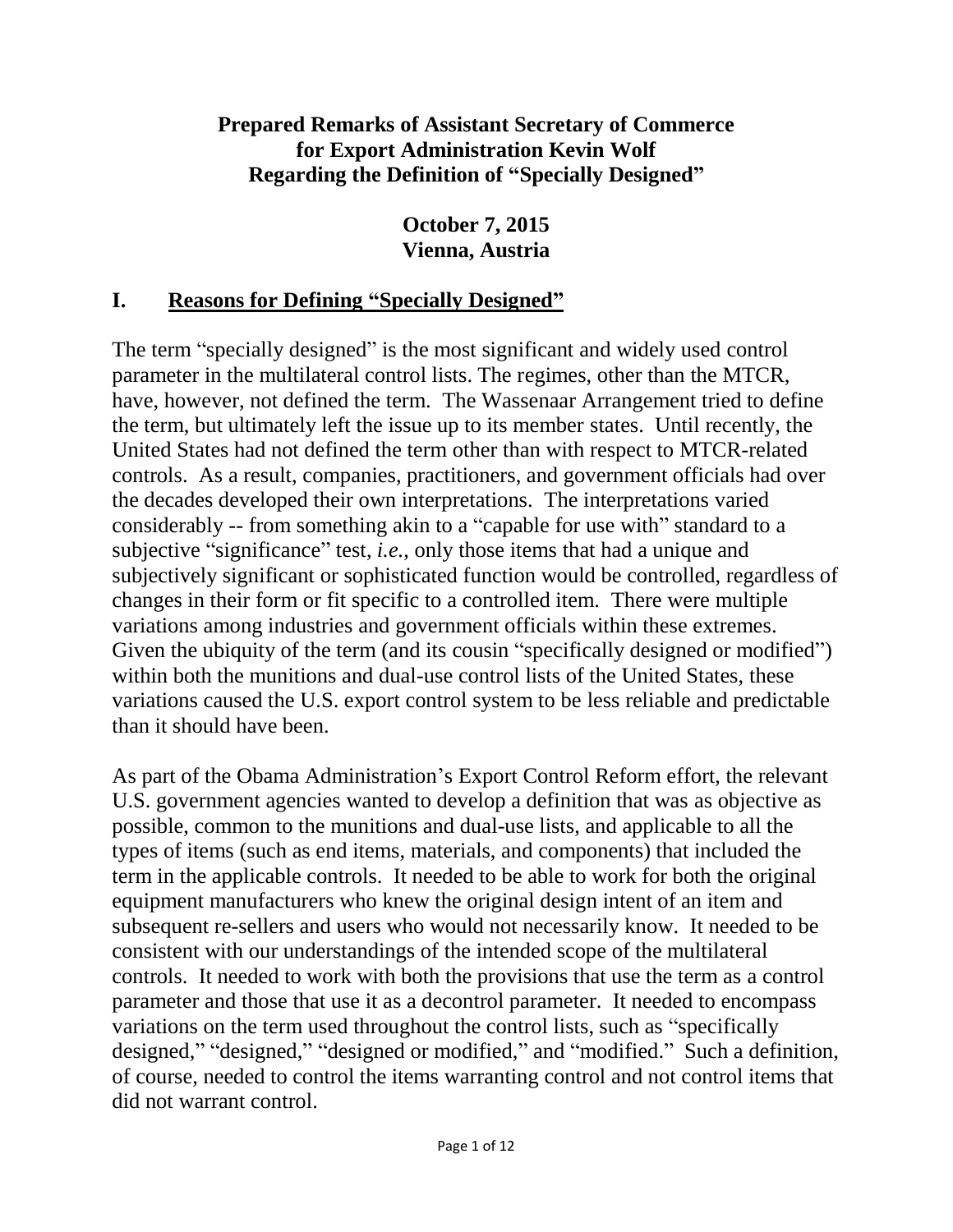I will during this discussion sometimes refer to "catch-all" controls. The U.S. government and industry use this phrase to describe controls over unspecified parts and components that use "specially designed" as a control parameter, such as "and specially designed components therefor." They "catch" "all" unspecified parts and components that are specially designed for a listed item. I am not using the term in the Wassenaar context of an unlisted item that is controlled when it is being exported for a military end-use or to a military end-user.

### **II. Reasons the Definition Needed to be as Objective as Possible**

The reason for the focus on more objective definitions and control parameters is the determination at the heart of the reform effort that they further the national security and foreign policy aims of the controls better than an *in terrorem* system – one that keeps exporters and reexporters uncertain about what and how items are controlled, which causes those trying to comply to be in near-constant fear of violating a control and thus seeking permission more than is legally necessary. There is arguably some virtue in such a system given how hard it is to precisely describe all items warranting control and that it is sometimes better to provoke over-controls than to allow an export or reexport to a proscribed end user or end use.

However, there is a greater virtue in reducing unnecessary regulatory burdens caused by uncertainty. Exporters and reexporters can better know from the words in the regulations (as opposed to individual, *ad hoc* decisions) what is and is not controlled, thus reducing time lost and resources spent on making such determinations. They are thus better able to focus their attentions on that which is actually controlled. Reliable, predictable rules allow for reliable, predictable U.S. exporters. This reduces disincentives to trade caused by fears of arbitrary application of the rules. U.S. and non-U.S. companies applying objective definitions are not at a competitive disadvantage to U.S. and non-U.S. companies applying liberal definitions, which are subject to more subjective interpretations. Prosecutors are better positioned to bring and prevail in enforcement actions involving violations of the controls. Defense attorneys are better able to defend against charges not consistent with the controls. Government officials are required to think more carefully about which items warrant control and why. The government spends less of its limited resources in standard-less and often highly emotional arguments and classification fights about whether an item is "specially designed" or within the scope of any other vague or undefined parameter.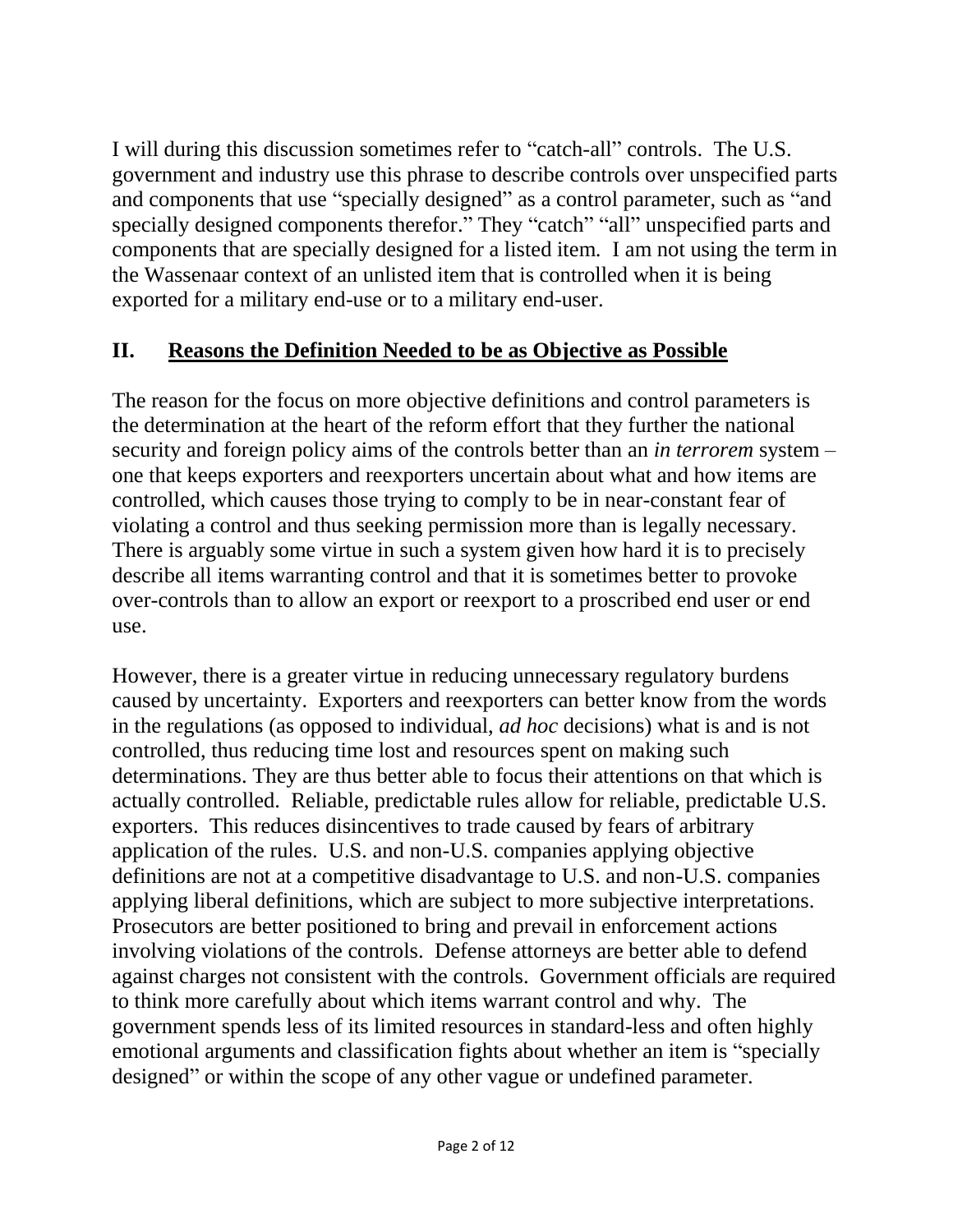### **III. Status of the U.S. Effort to Define the Term**

After two years of internal U.S. government work involving all the relevant agencies and a massive public comment process, the United States definition of the term became effective in October 2013. But for minor differences to account for slightly different regulatory structures, the definition now is the same in our munitions controls – the International Traffic in Arms Regulations (ITAR) (22 CFR §120.41) – and in our Commerce controls (which now includes both dual-use items and many former munitions list items transferred from the ITAR as part of the reform effort) – the Export Administration Regulations (EAR) (15 CFR  $\S$ 772.1).

After two years and tens of thousands of practical applications by industry and government, the evidence and the anecdotes show that it works well. Except in extraordinarily few cases, it meets our standard for what a successful definition should be -- ten different people from industry and government with the same facts can apply it to reach the same conclusion about whether an item is within the scope of a control with a specially designed parameter. The number of classification disputes within, between, and among the U.S. government agencies has dramatically fallen. The number of disputes within and between industries has similarly fallen. Reexporters are, as a regulatory matter, on a level playing field with exporters in terms of the ability to make classification determinations. There has been no evidence of harm to the control system or leakage of items that, as a policy matter, warrant control. Prosecutors and enforcement officials are comfortable with the definition and willing to pursue cases they previously might not have. U.S. companies are more reliable and predictable. They are no longer complaining of arbitrary or unknowable applications of the term by government officials. (This does not mean that industry always likes or dislikes the final determination, only that the rules are now clear.) Companies can better focus on business and compliance. Government can better focus on policy and administration of the system. Finally, the definition is so objective that it has been reduced to free, online decision-tree tools that industry and government can use to determine whether an item is "specially designed." If one has the facts to answer a series of yes/no questions, one can determine precisely whether an item is "specially designed," and simultaneously create a record of the determination and the factors that went into the determination.

Indeed, there are significant and very reasonable concerns about the seeming or actual complexity of the definition. (Any written definition that replaces unwritten personal definitions will necessarily be more complex.) However, these concerns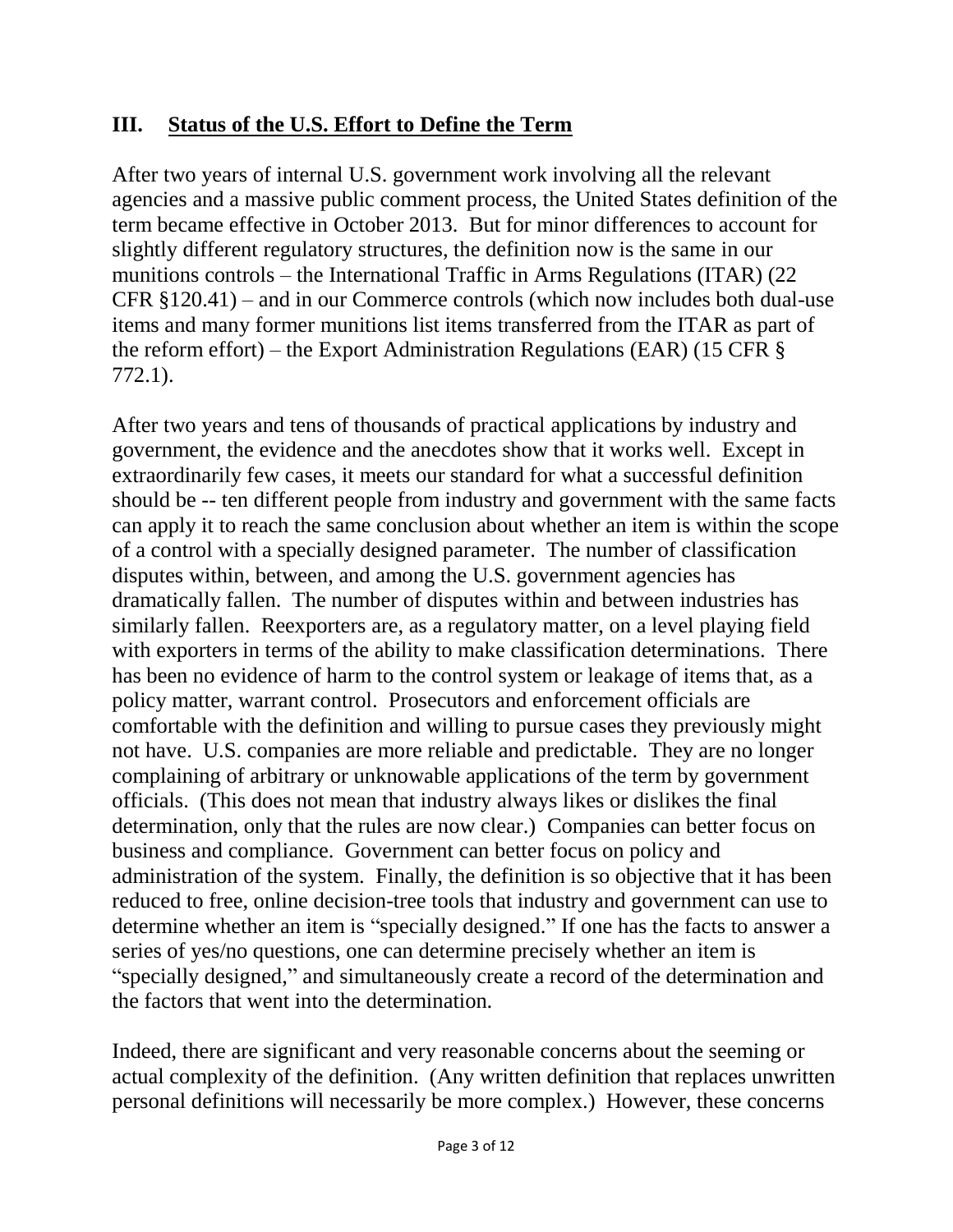can be addressed over time with training and refinement to account for unexpected or new fact patterns and policy considerations. I and several of my staff have spent the last four years working with industry on actual practical applications of the definition. In every case we've seen, once the company gets used to the new definition, they find that it works smoothly. It becomes intuitive and capable of reduction to a few simple concepts based on the company's product line. Ultimately, the benefits of eliminating doubt outweigh the costs of having to think through a written definition that is often different than what it applied before.

## **IV. Suggestion to Discuss Multilateral Application of a Definition**

The U.S. Government is not proposing that the regimes adopt the U.S. definition. I would nonetheless like to begin a discussion with our multilateral export control friends and partners about whether a common, regime-based definition or guidance based on our approach and experience is something that could be developed over time. If so, I believe that the international experience would be the same as the U.S. experience. There would be initial reluctance to act because of comfort in the old, personal, highly subjective way of doing things. Everyone would try for a short definition, but soon realize that a short definition allows for too much subjectivity. The drafters would then struggle, with unnecessary complexity creeping in, to address all points of view and every conceivable fact pattern. Industry would try to influence the definition so that it controlled less. Enforcement officials would try to influence the definition so that it controlled more. There would be anxiety among industry and government officials in having to re-think past classification determinations and old habits. Government officials will want to retain the ability to control or not control items on a case-by-case basis based on subjective, gut-level, common sense determinations regardless of what the words are in the definition. I believe, however, that, in the end, there would be eventual acceptance of a more objective system that reduced overall regulatory burden, leveled the playing fields among regime partners, and generally advanced the purpose of the controls.

In making this suggestion, I am not saying that our definition is perfect. As with all export control regulations, constant refinement and reevaluation, particularly with respect to novel fact patterns, are warranted to make for an ever-better, more objective system that controls no more and no less than that which warrants control. However, our definition is structured to allow for such refinement, which is one of its virtues.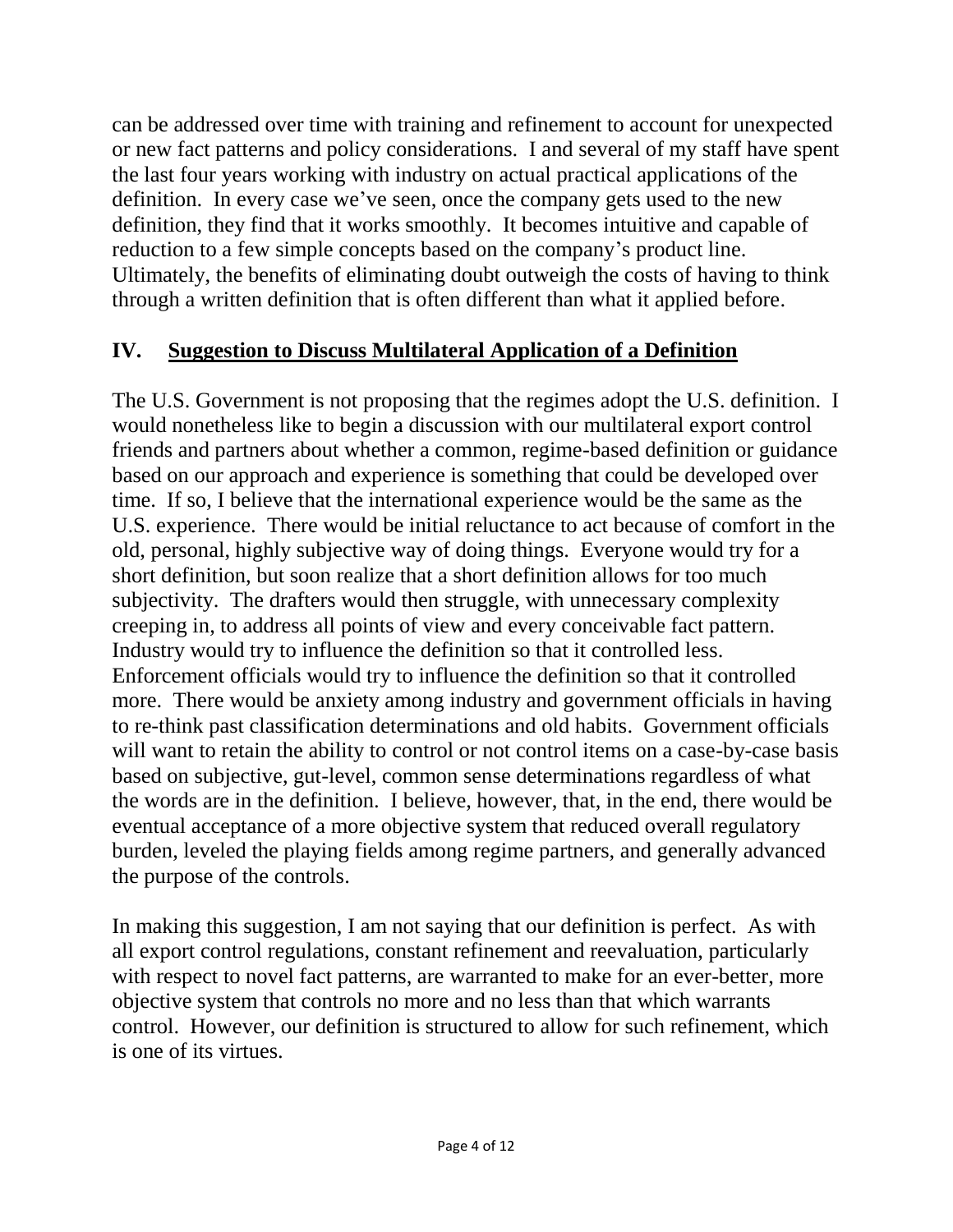### **V. The Definition**

The definition, in essence, states, that

- (a) except as described in paragraph (b), an item is "specially designed" if:
	- (1) as a result of development, it has properties peculiarly responsible for achieving or exceeding the performance levels, characteristics, or functions in the relevant control list paragraph; or
	- (2) it is a part, component, attachment, accessory, or software *for use in or with* a controlled item.
- (b) A part, component, accessory, attachment, or software is **not** "specially designed" if:
	- (1) the government has exercised its discretion to declare otherwise in writing,
	- (2) it is one of the listed extraordinarily minor parts, such as nuts and bolts,
	- (3) it is or was common to an uncontrolled or lesser controlled item in production,
	- (4) documentation exists evidencing that it was designed in good faith for use equally in controlled and uncontrolled items (i.e., a dual-use item), **or**
	- (5) it was or is being developed as a general purpose commodity or software, i.e., with no "knowledge" for use in or with a particular commodity.

The definition is the same in both our munitions controls and in our dual-use controls. It, however, cascades under our order of review, and would similarly need to do so with regime members because they also have both munitions and dual-use controls. That is, one first applies to the definition in the munitions controls to see if the item at issue is caught by any munitions list entry using the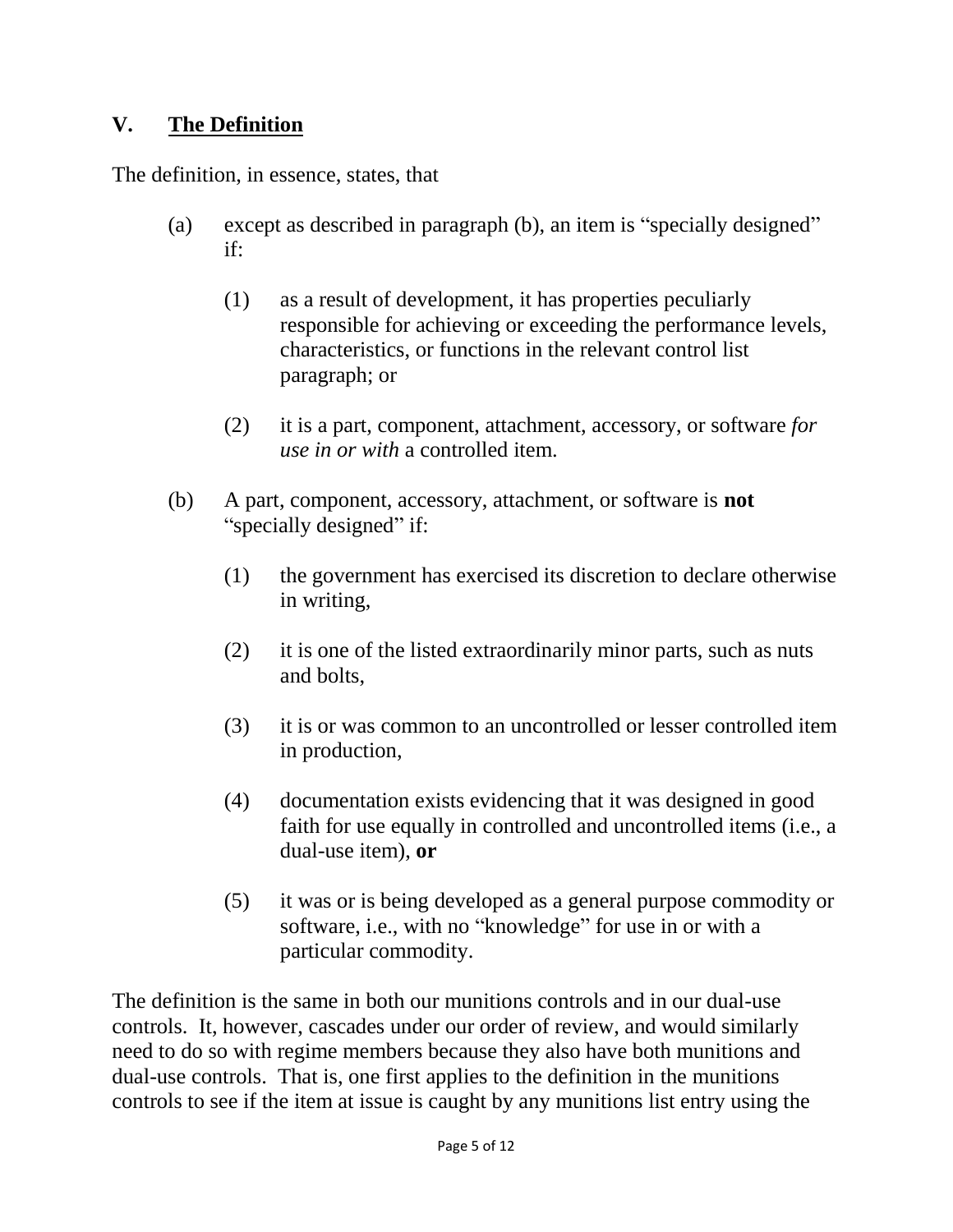term "specially designed." If not, then one must apply the same definition in the dual-use controls to see if the item is caught by any of the dual-use catch-all entries. (As always, an item controlled by entry that does not use the term "specially designed" means that the item is controlled by that entry regardless of the outcome under a "specially designed" analysis.)

The definition in U.S. law is written a little differently to account for terms and structures unique to the U.S. system, unilateral US controls, and that we have two separate control lists. This is why the EAR and ITAR definitions are, admittedly, complex and spook people considering applying them. The foregoing definition is, however, the essence of our definitions' paragraph (a) "catch" and its paragraph (b) "release" approach. It is just without the trappings of U.S.-specific terms and issues. The usual reaction I get after training people on the definition is along the lines of "It's actually a lot more simple than I thought." I believe that regime partners will come to the same conclusion after considering it for use in their own systems.

The following is a summary of each element.

## **A. Paragraph (a)(1)**

Paragraph (a)(1) is a one-sentence definition that applies to all types of items and tracks with the existing Wassenaar Arrangement's definition of "required." Basically, it asks whether someone developed it to do that which is described in a control paragraph. Given the long-time application of the Wassenaar's definition of "required," exporters and reexporters have been able to easily apply it in most cases. (We do, however, plan to clarify that the reference to "characteristics" and "functions" is not limited to entries that use specific technical parameters. The characteristics and functions of an item are, absent a specific regulatory definition, a standard dictionary's definition of the item.) As a practical matter, the paragraph is primarily used for end items, systems, and materials. (We are, however, considering whether to move materials to paragraph (a)(2) so that the release provisions of paragraph (b) would apply to them.) If the item being classified is not a part, component, accessory, attachment or software, paragraph (a)(1) is the entire definition. It has not resulted in any inadvertent over- or under-controls.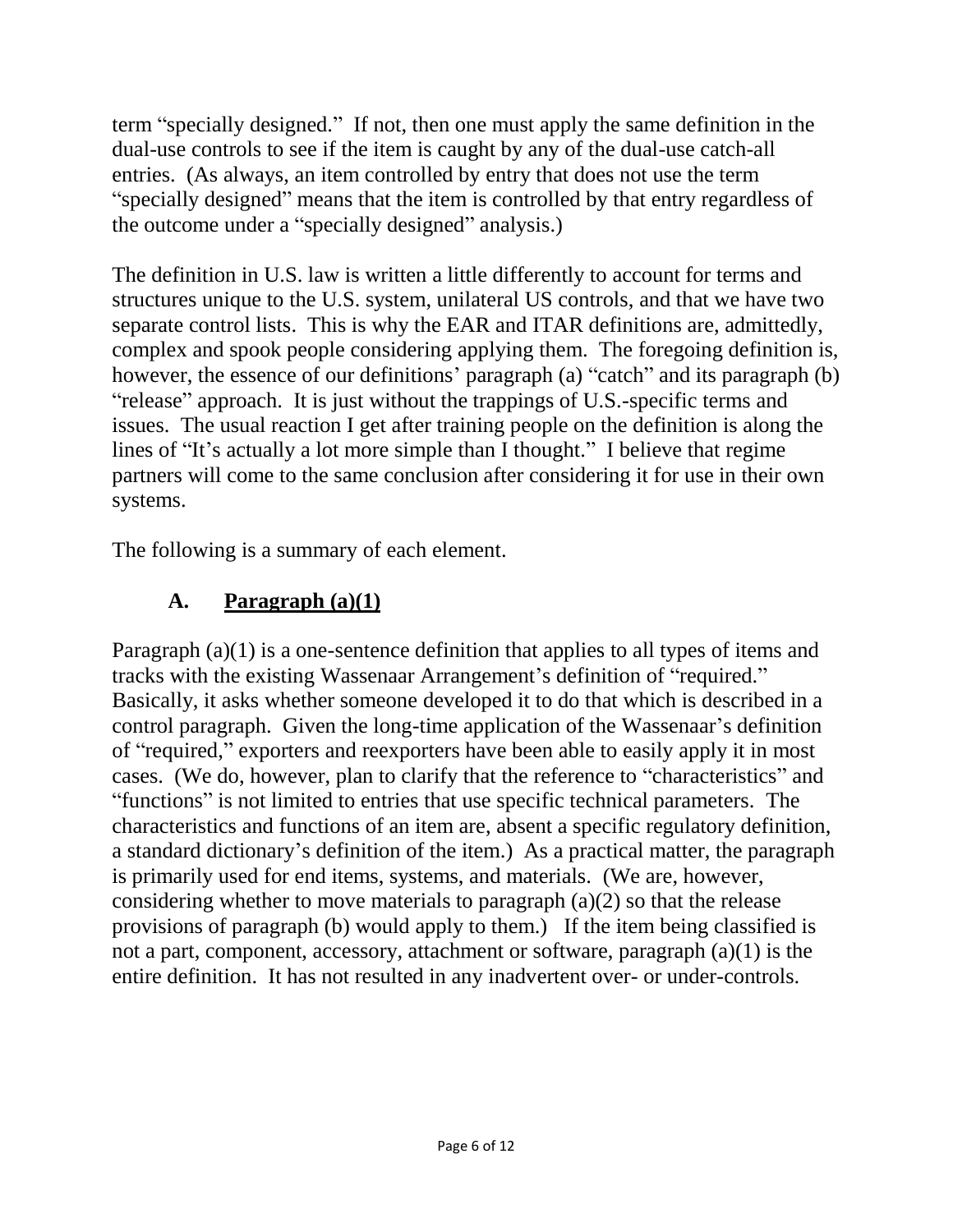## **B. Paragraph (a)(2)**

We found that the one-sentence definition based on "required" did not work well with the catch-all controls on unspecified parts, components, accessories, attachments, and software – the types of controls that affect that vast majority of items exported and reexported. (Again, we are discussing whether we should add materials to this list as well.) Exporters and reexporters often do not know the reasons why such items were developed, which is the primary reason we tried to move away from design intent-based controls. We tried many other, equally short approaches, but they failed because inevitably they relied upon subjective concepts, such as "substantial" modifications, or concepts requiring information unknowable to many exporters and reexporters, such as whether the item had "predominate" civil or lesser controlled applications. A "predominate" approach also fails because it means that an item's control status can change over the years as the ratio of controlled and uncontrolled applications changes based on consumer demand. Having a standard requiring one to determine whether the item provides military utility to the end item is intensely subjective and, thus, unworkable.

Because most exporters know (or are supposed to know) the item into which a part, component, accessory, attachment, or software is to be incorporated, we made that the standard for a very broad "catch," *i.e*., the broad criterion used for determining what would be presumptively "specially designed" under paragraph (a)(2). Thus, for example, if a component is for use in or with a munitions list item, it is presumptively within the scope of the components control for that item. If it is for use in or with a controlled dual-use item, and there is a "specially designed" catchall parameter connected with the control, then the component is caught by that dual-use control. This is a completely objective test – the item either *is* for use in or with a controlled item or it *isn't*.

With this approach, an exporter or reexporter who knows nothing about the design history of a component, whether it has predominate civil applications elsewhere, or whether it was substantially modified for a controlled application will be able to presumptively know whether it is within the scope of a control if it is for use in or with a controlled item. The approach is thus conservative and helps prevent inadvertent unlicensed exports in low-information settings.

If, however, the "for use in or with" standard were the last word on what is controlled, it would wildly *over*-control parts, components, accessories, attachments, and software. That is, it would impose controls on extraordinarily insignificant items, common consumer items used in controlled items, and also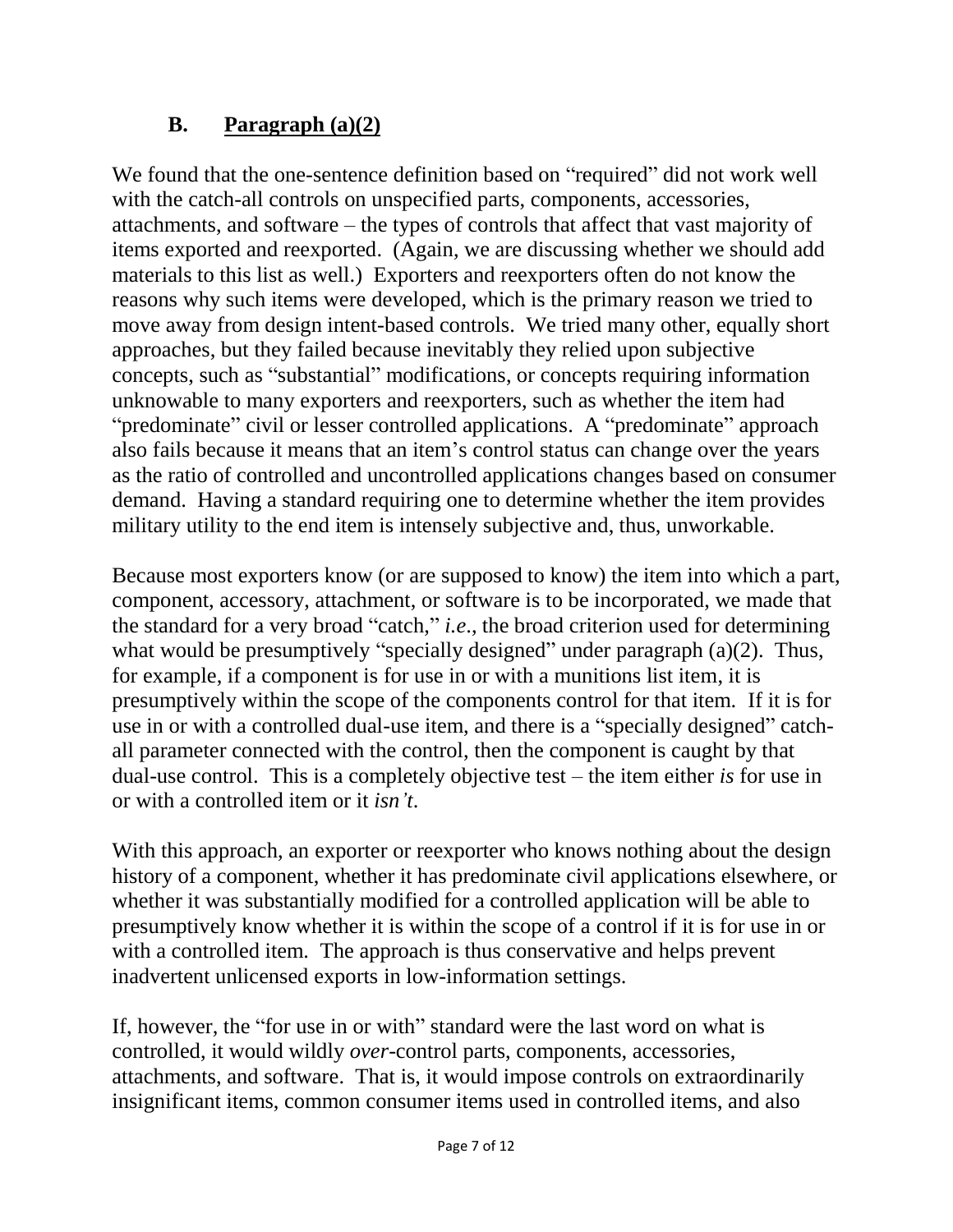items deliberately developed for both controlled and uncontrolled items. Thus, we created a paragraph (b) carve-out with specific "releases" from the broad "catches" in paragraph (a) to achieve the policy objectives of a catch-all control on unspecified parts, components, accessories, attachments, and software. The approach also reflects the fact that we were better able to describe with precision which items are *not* "specially designed" than to describe which items *are* "specially designed."

A short-cut built into the definition is that it allows exporters or reexporters to skip the analysis in paragraph (a) if they know that one of the paragraph (b) releases is applicable. If, for example, your component is common to a civil aircraft in production and not otherwise specified on one of the control lists, you can conclude without further analysis that it is not within the scope of a catch-all control containing "specially designed" as a parameter.

# **C. Paragraph (b)(1)**

Paragraph (b)(1) retains for the government the authority to exercise its discretion for any reason that an item does not warrant being treated as "specially designed." In our experience, some U.S. exporters had developed the bad habit of unilaterally determining that an item that was unique and deliberately designed for a controlled item was not "specially designed" for the item because they concluded that it was not particularly significant or sophisticated – or that it had the same basic function as an uncontrolled item. Paragraph (b)(1) retains the flexibility to make subjective determinations, but reserves that right to the government, not the exporter or reexporter. For the exporter or reexporter, the question is still a yes/no objective question – has the government determined in writing that the item is not "specially designed" for any reason? If yes, then it is not "specially designed." If no, then one should examine the other provisions of the definition to make such a determination. Although we have not received many requests to make such determinations, our thought is that we would see over the years the results and then eventually revise the control text accordingly so that paragraph (b)(1) determinations become rare.

# **D. Paragraph (b)(2)**

Paragraph (b)(2) identifies certain parts and minor components that are not within the scope of the definition regardless of what they are made of, what they were developed for, or what item on a control list they are used in or with. The minor parts we have, to date, identified as being within the scope of this paragraph are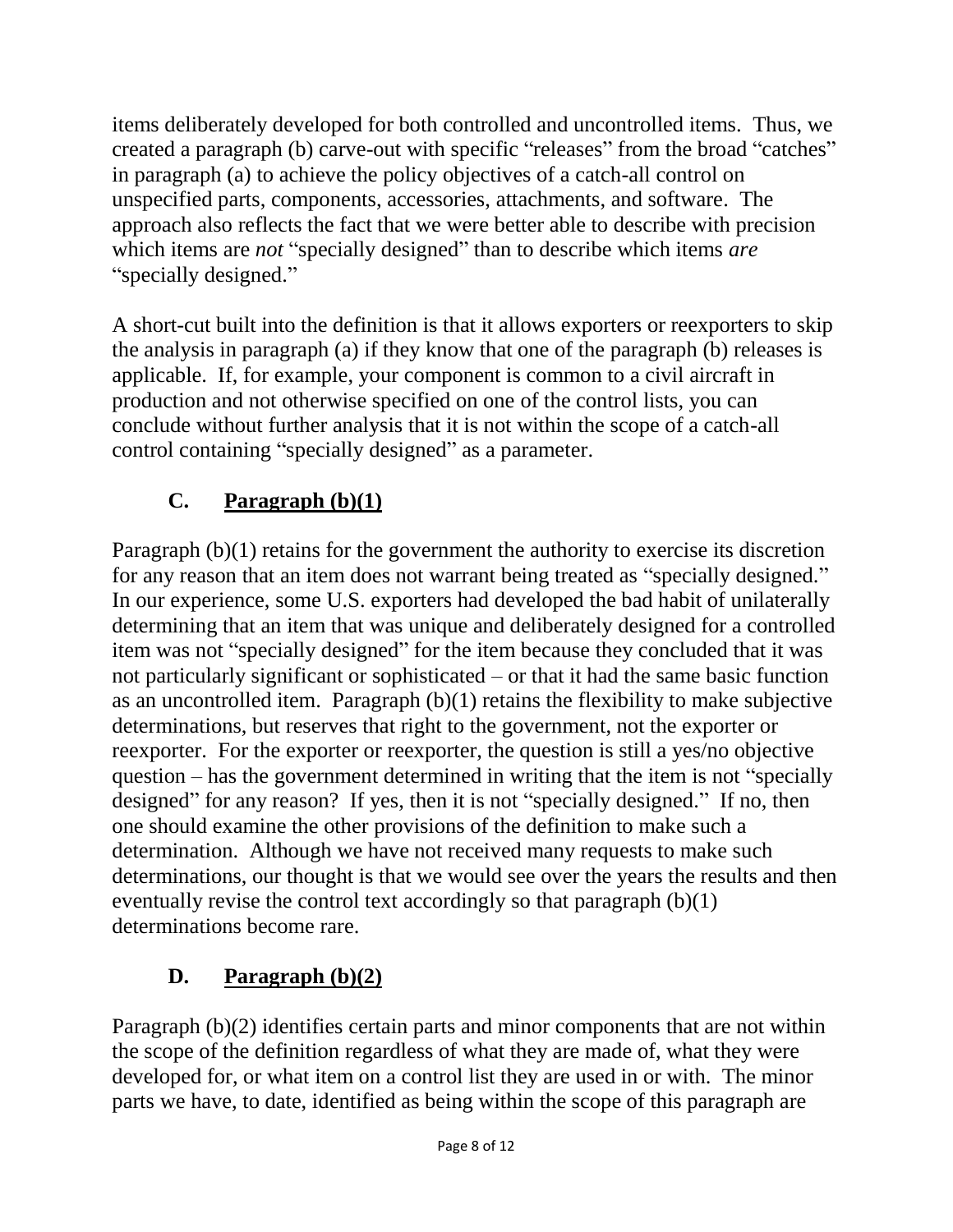regardless of their form or fit, fasteners (*e.g.*, screws, bolts, nuts, nut plates, studs, inserts, clips, rivets, pins), washers, spacers, insulators, grommets, bushings, springs, wires, and solder. These are the lowest level parts and minor components and, regardless of their form or fit, do warrant controls for national security or foreign policy matters. Their listing in the carve-outs helps to focus the specially designed controls by not burdening the control lists with unspecified parts and minor components that are not of concern.

This is an exclusive list, not illustrative list. (We did, however, include representative examples of what fasteners are.) If an exporter or government official believes that a type of basic part is so insignificant that it does not warrant control and it is not listed in this paragraph, then the process is to ask the government under paragraph (b)(1) to exercise its discretion to make such determination. It is not for the exporter to use its judgment to decide whether an item is so basic that it doesn't warrant control. Eventually official (b)(1) determinations would further populate -- to reiterate -- the exhaustive (*i.e.*, not representative) list in paragraph (b)(2). We, for example, are considering whether to expand the list to include items such as shims.

We did not develop specific definitions of each of these terms. Rather, we are leaving the meanings to industry-standard, dictionary definitions of the term. Although there was initially some uncertainty about what the words meant, common meanings have developed.

# **E. Paragraph (b)(3)**

A part, component, accessory, attachment, or software not described on a control list is released from "specially designed" catch-all controls if it is common to a lesser controlled or uncontrolled item in production. Thus, for example, if a part used on a military item is also used in a dual-use or civil item in production, the part is not within the scope of the munitions list's catch-all controls. If a part used on a controlled dual-use item is common to an uncontrolled item in production, it is not within the scope of the dual-use list's catch-all controls. This is an objective standard and does not depend upon knowing the design history of the item. It is the key provision preventing dual-use items from being controlled on a munitions list's catch-all controls and uncontrolled civil items from being caught by a dualuse list's catch-all control.

The determination is to be made as of the time of export or reexport. Thus, if a part originally designed for and used in a military aircraft becomes common to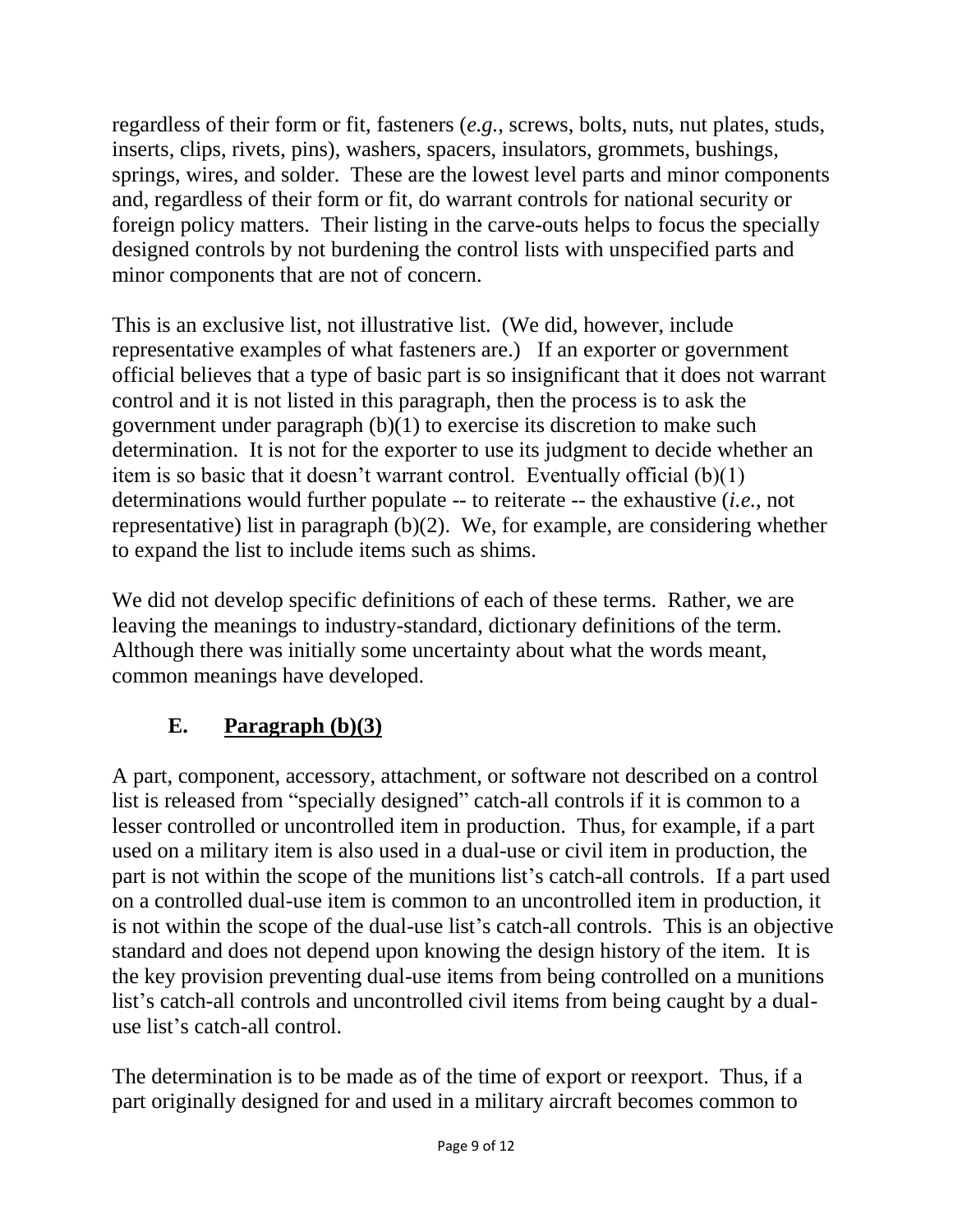civil aircraft in production, the item is released from the paragraph by that fact. If the item is nonetheless so significant that it warrants control, it should be identified by the government on the relevant control list in a paragraph that does not use "specially designed," not caught by a catch-all provision. The limitation to items in "production" is important in that it prevents circumvention from control merely by installing the item in one-off items or prototypes, which is a significant limitation on the use of the MTCR definition for other types of controlled items. This approach is thus a surrogate for the general proposition that dual-use or civil items should not be on munitions lists and common consumer items in normal commercial use should not be within the scope of catch-all controls in dual-use lists.

# **F. Paragraph (b)(4)**

Paragraph (b)(4) addresses the "development" phase. If contemporaneous documentation exists to demonstrate that a part, component, accessory, attachment, or software was developed to be common to munitions and non-munitions items, it is not within the munitions list's catch-all category. If such documentation exists that demonstrates it was developed for both dual-use and non-controlled civil items, it is not within the scope of the dual-use list's catch-all controls. Again, if the item is nonetheless so significant that it warrants control, it is up to the regimes or member states to list the item on the appropriate control lists. If such documentation does not exist, the exporter or reexporter may not rely on paragraph (b)(4). In this way, this otherwise design intent-based standard is objective.

# **G. Paragraph (b)(5)**

Paragraph (b)(5) also addresses the "development" phase for when a part, component, accessory, attachment or software is being "developed," but the criterion for what is not "specially designed" under this paragraph focusses on identifying when a part, component, accessory, attachment or software was or is being developed as a general purpose commodity or software. A commodity or software is general purpose when it was designed with no knowledge of the particular commodity (e.g., a MiG-29 or HMMWV) or type of commodity (e.g., an aircraft or machine tool) with which it would be used.

## **VI. A Definition or Guidance Common to the Regimes**

If the regimes were to adopt a definition or common guidance that would be common across their controls, it would look something like the following: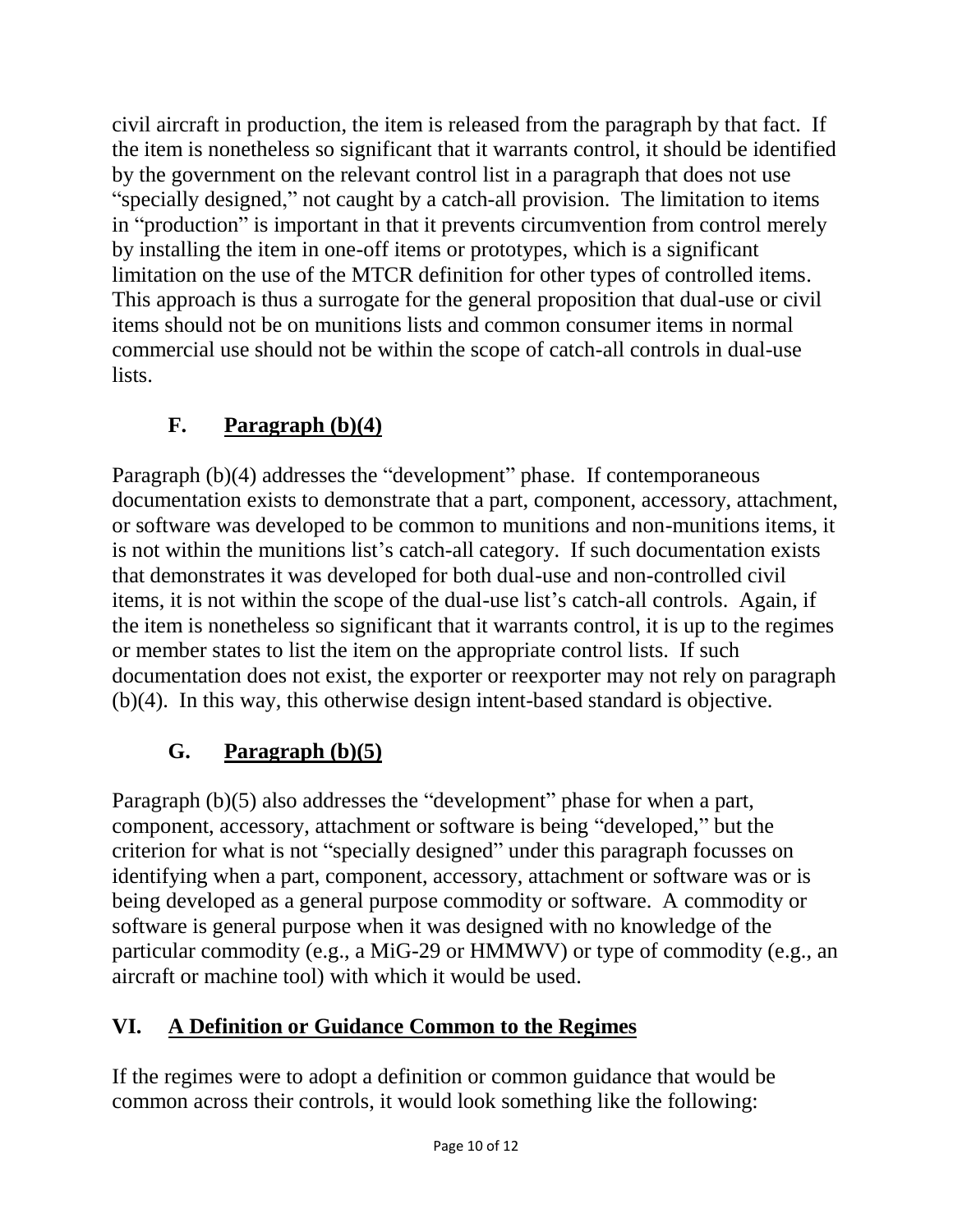"Specially designed."

- (a) Except for items described in (b), an "item" is "specially designed" if it:
	- (1) As a result of "development," has properties peculiarly responsible for achieving or exceeding the performance levels, characteristics, or functions in the relevant paragraph of a 'national control list;' or
	- (2) Is a "part," "component," "accessory," "attachment," "material," or "software" for use in or with a commodity on a 'national control list.'
- (b) A "part," "component," "accessory," "attachment," material," or "software" that would be controlled by paragraph (a) is not "specially designed" if it:
	- (1) Has been determined by the government in writing to not be controlled on a 'national control list;'
	- (2) Is, regardless of 'form' or 'fit,' a fastener, washer, spacer, insulator, grommet, bushing, spring, wire, or solder;
	- (3) Is common to a commodity or software used in or with an item that (i) is or was in "production" (i.e., not in "development"), and (ii) is not on a 'national control list;'
	- (4) Was or is being developed with "knowledge" that it would be for use in or with commodities or software (i) described in a 'national control list' paragraph and (ii) also commodities or software not on a 'national export control regime control list;' or
	- (5) Was or is being developed as a general purpose commodity or software, i.e., with no "knowledge" for use in or with a particular commodity or type of commodity.